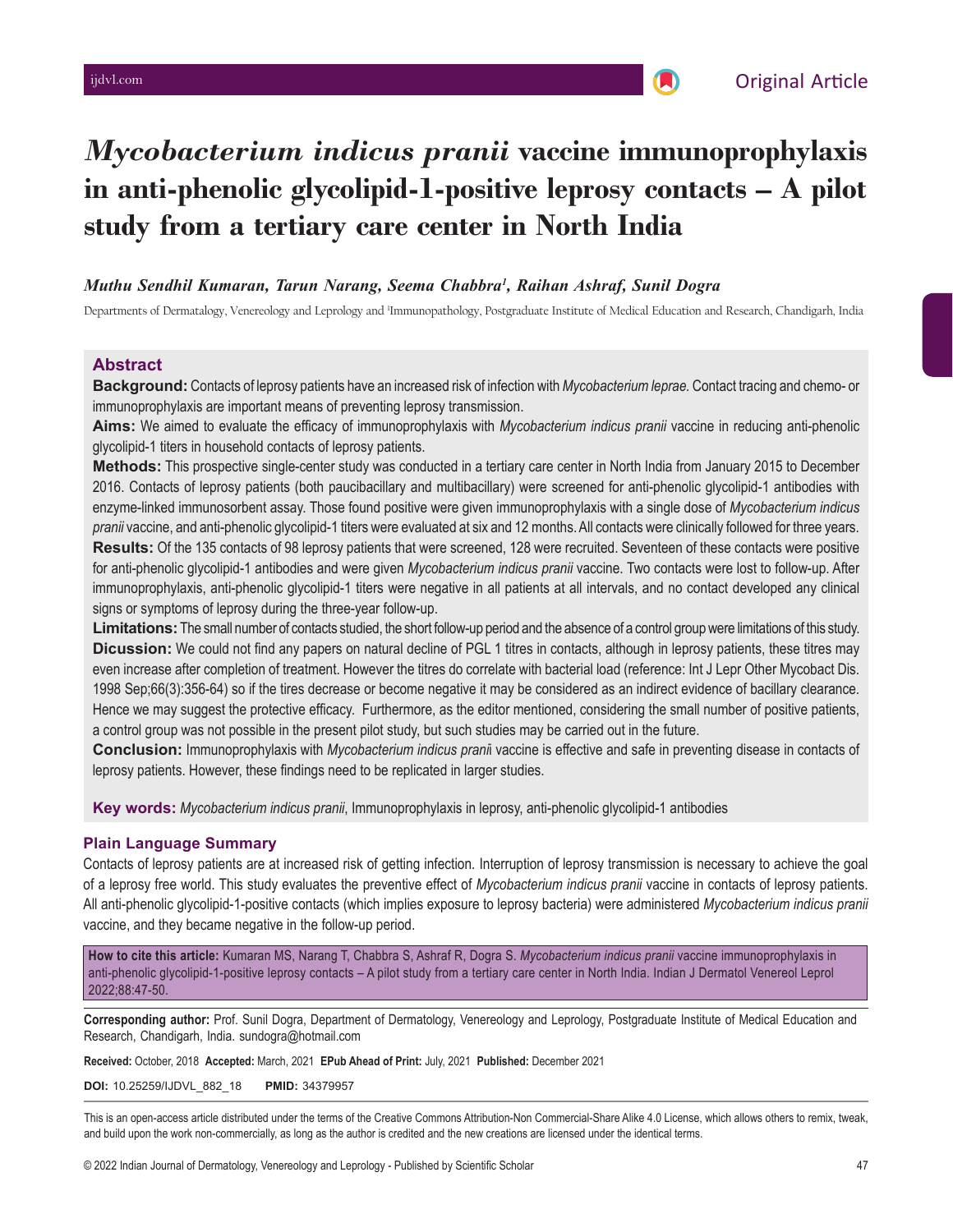#### **Introduction**

The implementation of multidrug therapy by the WHO and a focus on early diagnosis and treatment has resulted in a decrease in the global burden of leprosy, thus raising hopes of a leprosy free world. Prevention of leprosy in high-risk groups is an important strategy in reducing the prevalence of the disease.<sup>1</sup>

Clinical findings in the early stages of infection are often absent and hence serological tests, such as the phenolic glycolipid-1 enzyme-linked immunosorbent assay, are used to detect the presence of infection in contacts.<sup>2</sup> Contacts of patients with lepromatous leprosy have a 3.8-fold higher risk of developing leprosy,3 but anti-phenolic glycolipid-1 antibody positive contacts have a six-fold higher risk of developing disease as compared to anti-phenolic glycolipid-1-negative contacts.<sup>2,4-7</sup>

Immunoprophylaxis of high-risk groups such as household or close contacts is an important strategy in controlling leprosy transmission.7 However, there are neither data, nor consensus, on who should be offered immunoprophylaxis. Markers to assess the efficacy of such interventions as immuno- or chemoprophylaxis early (rather than the usual ten–15 years necessary to observe a drop in leprosy incidence) are needed.

In this study, we explored the efficacy of *Mycobacterium indicus pranii* vaccine in the reduction of anti-phenolic glycolipid-1 titers in contacts of patients with leprosy.

#### **Materials and Methods**

This prospective study was conducted at the Postgraduate Institute of Medical Research, Chandigarh. Approval for this study was obtained from the Institute Ethics Committee.

Contacts of consecutively registered leprosy patients from January 2015 to December 2016 were enrolled. Contacts were classified as domiciliary (household contacts) or nondomiciliary (relatives and neighbors). Household contacts were defined as individuals who currently resided or had resided with the patient in the past five years. Only household contacts who shared the same household and kitchen were selected for study.

After obtaining informed consent, a thorough clinical examination was performed in all contacts and those with active disease were excluded from the study. The presence of a BCG scar was noted. The nature of contact and the relationship with patient was ascertained. Slit-skin smears and anti-phenolic glycolipid-1 enzyme-linked immunosorbent assay were performed in all contacts. Serum samples from 40 healthy individuals who had no contact with leprosy patients were used as negative controls for enzyme-linked immunosorbent assay tests.

All anti-phenolic glycolipid-1 enzyme-linked immunosorbent assay positive contacts were given 0.1 ml of *Mycobacterium indicus pranii* vaccine (Cadila Pharma, Ahmedabad, India) intradermally in divided doses over both the deltoids. Antiphenolic glycolipid-1 enzyme-linked immunosorbent assay was repeated at six months and one year in vaccinated contacts. Follow-up evaluations of all contacts (both phenolic glycolipid-1 positive and negative) were performed every six months for



**Figure 1:** Distribution of patients and contacts according to spectrum

three to assess for adverse events as well as for the development of leprosy. The mean and standard deviations were calculated.

Serological assessment (anti-PGL-1 ELISA-linked immunosorbent assay estimation): The detailed methodology is given in the appendix.

#### **Results**

We assessed 135 household contacts of 94 leprosy patients (M: F = 1.76:1, mean age  $39.5 \pm 13$  years). The disease duration in the 94 patients ranged from 1.5 years to eight years and included 19 (20.2%) borderline tuberculoid, 24 (25.5%) borderline lepromatous, 49 (52.1%) lepromatous and 2 (2%) histoid leprosy patients [Figure 1 and Table 1]. Seven of the 135 contacts were excluded as they had active disease and the remaining 128 contacts selected for study comprised 25 contacts of paucibacillary and 103 contacts of multibacillary leprosy.

All 128 recruited contacts (M: F = 1.66:1, mean age 27  $\pm$ 15 years) had a BCG scar and no signs or symptoms of leprosy. The duration of contact with the leprosy patients varied from five years to 48 years. The majority (66, 51.5%) were contacts of lepromatous patients, while 30 (23.4%), 27 (21%) and five (3.9%) were contacts of borderline tuberculoid, borderline lepromatous and histoid leprosy patients, respectively [Figure 2].

Only 17 (13.3%) of the contacts were anti-phenolic glycolipid-1 antibody positive – six each were contacts of borderline tuberculoid and lepromatous, three were contacts of borderline lepromatous and two of histoid leprosy [Figure2]. The titres were higher in contacts of male leprosy patients having multibacillary disease. All anti-phenolic glycolipid-1 antibody positive contacts were treated with *Mycobacterium indicus pranii* vaccine. Two contacts were lost to follow-up due to personal reasons and the remaining 15 contacts completed the total study period. Antiphenolic glycolipid-1 titers were negative at six months and one year in all 15 contacts [Figure 3]. At completion of study, none of the contacts (anti-phenolic glycolipid-1 positive or negative) had any clinical signs of leprosy. Injection site reactions as an ulcerated tender nodule was observed in 4/15 contacts. No other significant adverse events were encountered.

#### **Discussion**

Leprosy is a complex disease manifesting a wide spectrum of clinical manifestations. India has the largest burden of leprosy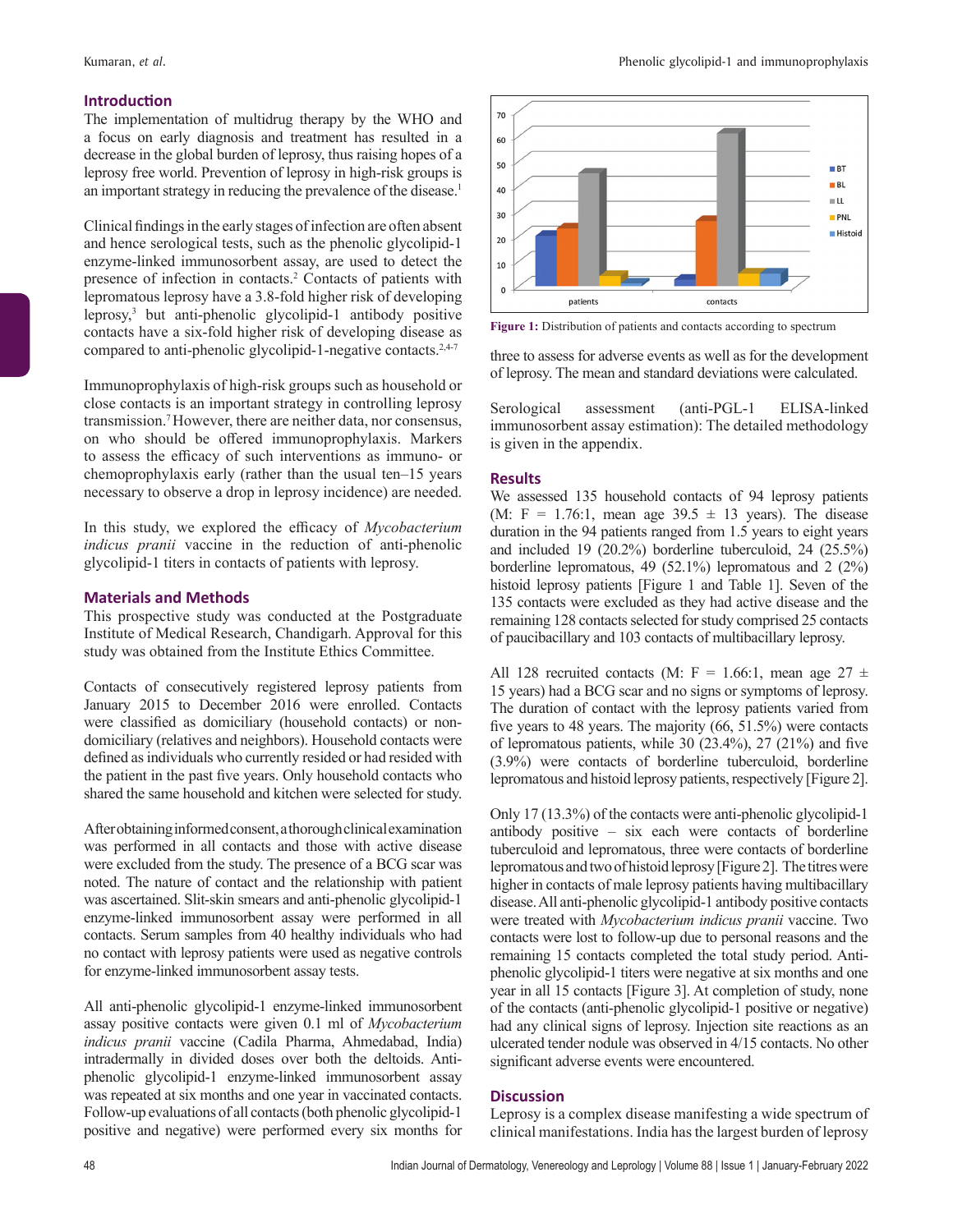| Table 1: Clinical data of leprosy patients whose contacts were positive for anti-phenolic-glycolipid-1 antibody |                    |            |                 |                 |                |                  |                  |                |                    |            |                 |
|-----------------------------------------------------------------------------------------------------------------|--------------------|------------|-----------------|-----------------|----------------|------------------|------------------|----------------|--------------------|------------|-----------------|
| S. No                                                                                                           | <b>Patient age</b> | <b>Sex</b> | <b>Spectrum</b> | <b>Duration</b> | BI             | MI(%)            | <b>Reactions</b> | <b>Relapse</b> | <b>Contact age</b> | <b>Sex</b> | <b>Relation</b> |
|                                                                                                                 | 40                 | F          | <b>BT</b>       | 1 year          | $\Omega$       | $\left( \right)$ | Type 1           | None           | 16                 | F          | Daughter        |
| $\overline{2}$                                                                                                  | 31                 | M          | LL              | 1 year          | 3              | $\overline{0}$   | Type 2           | Yes            | 25                 | F          | Wife            |
| 3                                                                                                               | 50                 | F          | BL              | 1 year          | 5              | 15               | None             | None           | 17                 | M          | Son             |
| $\overline{4}$                                                                                                  | 35                 | F          | BL              | 7 months        | 5              | 3                | None             | None           | 15                 | M          | Son             |
| 5                                                                                                               | 24                 | M          | <b>BT</b>       | 5 months        | $\theta$       | $\overline{0}$   | None             | None           | 27                 | M          | <b>Brother</b>  |
| 6                                                                                                               | 42                 | М          | <b>BT</b>       | 3 months        | $\theta$       | $\overline{0}$   | None             | None           | 30                 | F          | Wife            |
|                                                                                                                 | 40                 | F          | <b>BT</b>       | 1 year          | $\theta$       | $\overline{0}$   | Type 1           | None           | 20                 | F          | Daughter        |
| 8                                                                                                               | 40                 | F          | BT(MB)          | 1 year          | $\theta$       | $\overline{0}$   | Type 1           | None           | 18                 | M          | Son             |
| 9                                                                                                               | 53                 | F          | BL              | 1 year          | 4              | 4                | Type 1           | None           | 25                 | F          | Daughter        |
| 10                                                                                                              | 25                 | M          | LL              | 3 years         | 5              | $\overline{4}$   | Type 2           | None           | 23                 | F          | Wife            |
| 11                                                                                                              | 37                 | M          | LL              | 1 year          | $\theta$       | $\overline{0}$   | None             | Yes            | 40                 | F          | Wife            |
| 12                                                                                                              | 48                 | M          | LL              | 2 years         | $\overline{4}$ | 2                | Type 2           | None           | 50                 | M          | <b>Brother</b>  |
| 13                                                                                                              | 65                 | M          | Histoid         | 2 years         | $\overline{4}$ | 2                | None             | None           | 35                 | F          | Daughter        |
| 14                                                                                                              | 38                 | F          | LL              | 4 years         | 6              | 3                | Type 2           | None           | 42                 | M          | Husband         |
| 15                                                                                                              | 55                 | M          | BT (MB)         | 2 years         | $\mathbf{0}$   | $\overline{0}$   | None             | None           | 20                 | M          | <b>Brother</b>  |
| 16                                                                                                              | 35                 | M          | LL              | 5 years         | 5              | 4                | None             | None           | 30                 | F          | Wife            |
| 17                                                                                                              | 56                 | М          | Histoid         | 2 years         | 3              | 2                | None             | None           | 30                 | F          | Daughter        |

BI: Bacteriological index, MI: Morphological index, F: Female, M: Male, BT: Borderline tuberculoid, LL: Lepromatous, BL: Borderline lepromatous, MB: Multibacillary Patient 11 had clinically early diffuse LL whose BI/MI was negative on SSS, but histopathology was consistent with multibacillary spectrum, showing positive Fite-Faraco staining.

Patients 8 and 15 were classified to be multibacillary based on the number of lesions (>5) which belonged to BT spectrum even though SSS was negative for AFB.



**Figure 2:** Representation of leprosy spectrum among patients, contacts and those positive for phenolic glycolipid-1

patients with more than 126,000 new infections detected in 2017–2018,<sup>8</sup> but actual numbers may be higher. India, Indonesia and Brazil together account for approximately 80% of the total leprosy cases of the world and there is an urgent need to halt the transmission of leprosy.

With disease rates still high in the community, it is imperative to target leprosy contacts, especially those of multibacillary patients, as a preventive strategy for leprosy control. Araujo *et al*.,<sup>9</sup> in their study, observed that the majority of new cases among household contacts appeared by the first year of follow-up, emphasizing not only the importance of the initial examination but also close monitoring of household contacts for at least a year or more. Expectedly, most household contacts contracting leprosy were contacts of multibacillary leprosy patients, highlighting the need to especially monitor household contacts of multibacillary cases.



**Figure 3:** Fall in phenolic glycolipid-1 antibody titers among contacts after vaccination

BCG vaccination has been a prevention strategy against leprosy since 1960,<sup>10</sup> and it has been shown to offer protection to the tune of 50%, especially in contacts of multibacillary patients.11 Vaccine trials from Venezuela and Malaysia measuring the outcome of BCG alone or in combination with killed *Mycobacterium leprae* demonstrated a decrease in leprosy incidence across all ages.<sup>11</sup> Carvelho et al.<sup>12</sup> observed that BCG vaccination of household contacts leads to a significant increase in memory CD4 and CD8 T cell to *Mycobacterium leprae* antigens at six months, suggesting a specific protective response. In a field trial of *Mycobacterium indicus pranii* vaccine in leprosy contacts in Uttar Pradesh, India, a protective efficacy of 69% and 59% for three and five years, respectively, was demonstrated. However, serological correlation was not attempted in this study.<sup>13</sup>

In the present study, 17 (13.3%) of the 135 household contacts demonstrated anti-phenolic glycolipid-1 antibodies in blood and were given *Mycobacterium indicus pranii* vaccine